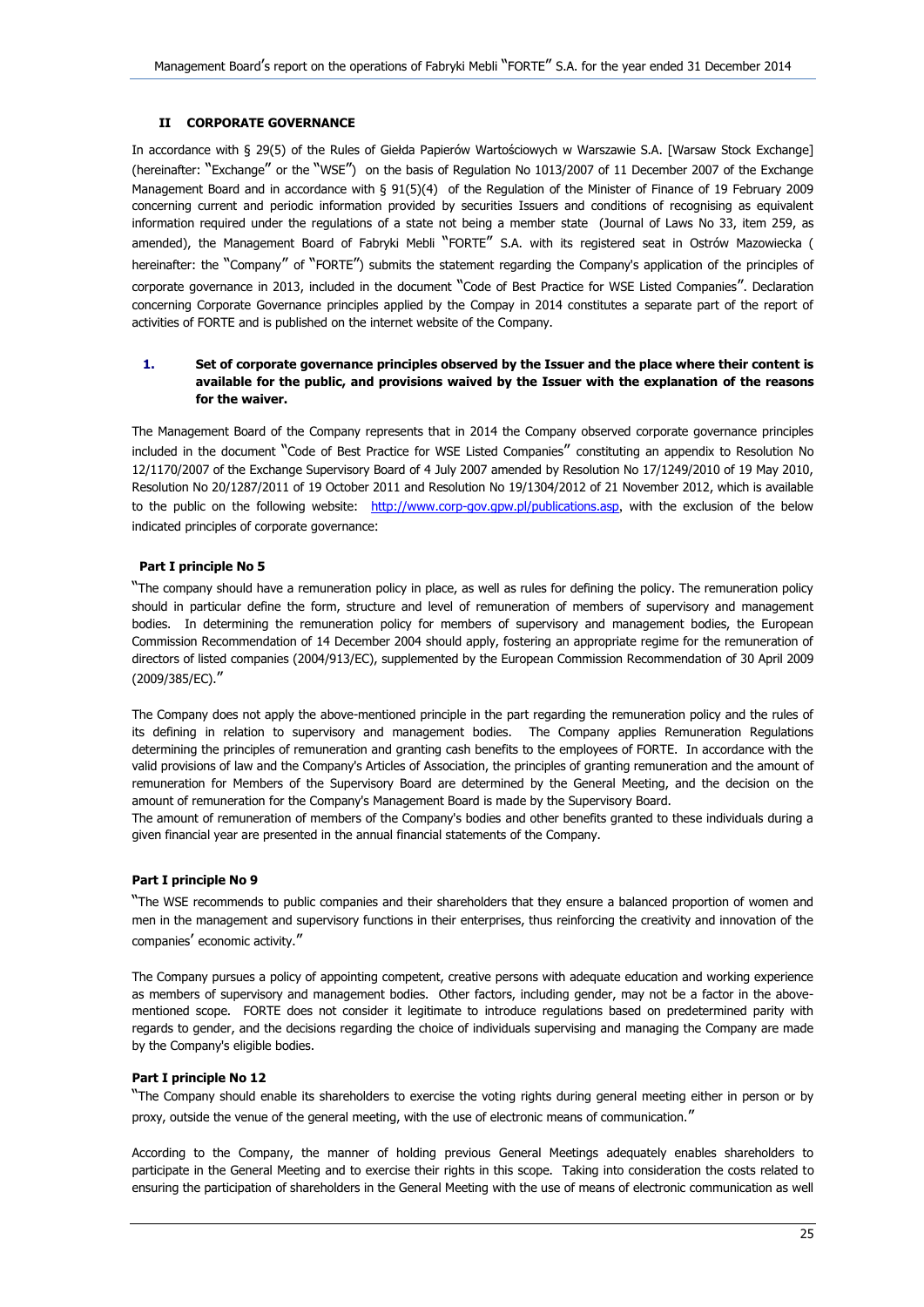as the risks and scarce experience of the market in the scope, the Company decided in 2013 not to enable its shareholders to participate in the general meeting with the use of electronic means of communication. As the use of modern technology becomes more widespread and adequate safety level of their application is ensured, the Company will consider applying this principle in practice.

## **Part II principle No 1 item 9a**

"The Company operates a corporate website and, apart from information required by law, places on it (...) the record of the proceedings of the general meeting, in the form of audio or video."

According to the Management Board, the history of the previous General Meetings of FABRYKI MEBLI "FORTE" S.A. does not require making and placing on the website of the record in the form of audio or video. The General Meetings take place in the registered seat of the Company, and therefore participation in them is not hindered in any manner for Shareholders interested in the proceedings. Moreover, in accordance with binding provisions, the Company places on its website the notice of the General Meeting together with the agenda, draft resolutions and any required documentation and announces it to the public in the form of a current report. The proceedings of the General Meeting are recorded in detail in the form of notarial minutes. Additionally, the publication of required current reports and posting relevant information on the Company's website enables the Shareholders to review all material information regarding the General Meetings. Such principles guarantee transparency of the proceedings of the General Meetings, and will ensure their full and actual record. The Company does not exclude the possibility of applying the above-mentioned principle in the future.

#### **Part IV principle No 10**

"The Company should enable its shareholders to participate in the General Meeting using electronic means of communication in the following manner:

1) real-time transmission of the general meeting,

2) real-time bilateral communication where shareholders may take the floor during the general meeting from a location other than the location of the general meeting."

In accordance with binding provisions, the Company places on its website the notice of the General Meeting together with the agenda, draft resolutions and any required documentation and announces it to the public in the form of a current report. The proceedings of the General Meeting are recorded in detail in the form of notarial minutes. Additionally, the publication of required current reports and posting relevant information on the Company's website enables the Shareholders to review all material information regarding the General Meetings.

Taking into consideration the lack of a developed market practice, organising the General Meeting with the use of electronic means of communication bears significant risks of both legal and technical nature. The applicable provisions of law do not determine the status of a shareholder participating in the General Meeting with the use of electronic means of communication, despite not taking part in the voting, which gives rise to additional doubts and may expose both the Company and the shareholders to unnecessary legal risk.

# **2. Description of the basic characteristics of internal control and risk management systems applied by** the contract of the contract of the contract of the contract of the contract of the contract of the contract of the contract of the contract of the contract of the contract of the contract of the contract of the contr

## **Issuer with respect to the process of preparing financial statements and consolidated financial statements.**

The Company's Management Board is responsible for the Company's bookkeeping in accordance with the Accounting Act of 29 September 1994 (Journal of Laws of 2013, item 330, as amended) and for the internal control system and its efficiency in the process of preparing financial statements.

A Member of the Management Board responsible for financial matters supervises the process of preparing the Company's financial statements and interim reports. Both separate and consolidated statements are prepared by the employees of the Finance Office controlled by the Chief Accountant and the Member of the Management Board responsible for the Company's finances.

The process of preparing financial data for the purpose of reporting is automated, and subject to formalised operational and acceptance procedures.

The Company possesses relevant procedures for preparing financial statements which payment ensuring the complete and correct recognition of all business transactions in a given scope. These procedures include in particular:

adequate internal communication in the scope of preparing the process of preparing financial statements,

detailed planning of all activities related to the preparation of the financial statements and determining a detailed activity scheduled together with assigning responsibility of individual persons for given actions.

The monitoring of the completeness of economic events is additionally supported by the V-desk electronic document circulation system. This system records in particular all incoming invoices, as well as all agreements concluded by the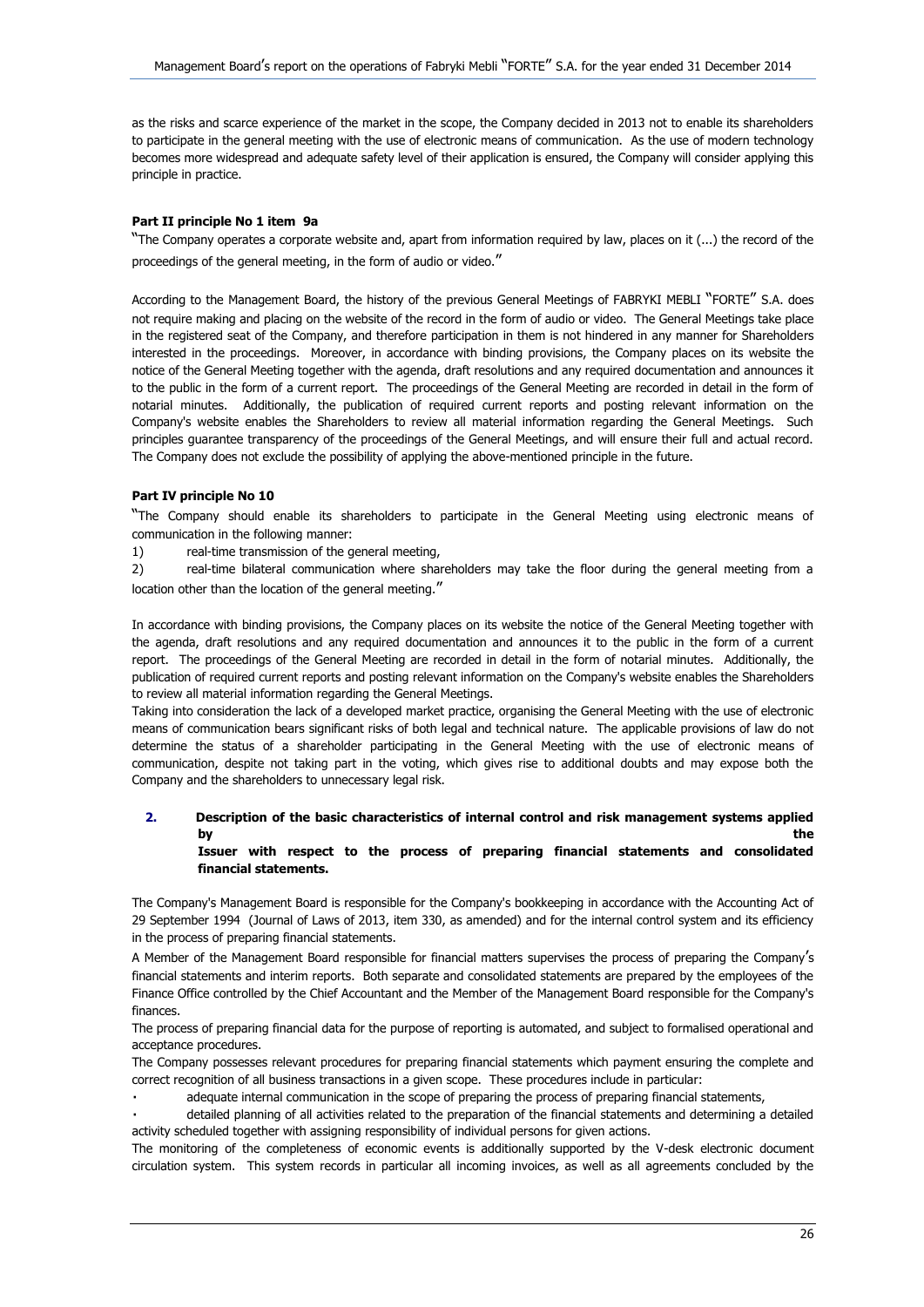Issuer. Access to electronic circulation of documents is grounded in the scope of their competence to authorised Company staff.

The V-desk system covers the registration, factual description, boasting and acceptance of invoices – in accordance with competences assigned by the Management Board.

Accepted invoices are imported to the SAP R3 operating system after prior verification of the correctness of accounting descriptions by the Accounting Office employees.

Each month after closing the accounting books, Members of the Management Board and senior executives receive reports with information which allows to analyse key financial data and operational indicators. Meetings of the Management Board with senior executives are held cyclically in order to discuss the situation of the Company divided into individual departments and areas of activity.

FABRYKI MEBLI "FORTE" S.A. keeps accounting books in the integrated SAP R/3 system, in accordance with the accounting policy of the Company approved by the Management Board, based on the International Accounting Standards.

The structure of the system ensures clear division of competences, consistency of accounting entries and control between the general ledger and sub-ledgers. High flexibility of the system allows for its ongoing adjustment to the changing accounting principles and other legal regulations.

Access to information resources of the IT system is restricted by appropriate rights of authorised employees solely in the scope of their duties.

The company has implemented a new investment procedure the key objective of which is to enable full supervision over every stage of planning ad realization of an investment. The ongoing analysis f investment processes ensures reliable financial, material and tangible information of an investment. It allows to identify potential errors, deviations or any irregularities within the realization of individual stages of an investment immediately. Thanks to this it is possible to implement necessary corrections related to the investment processes on an ongoing basis and, in particular, to perform correct and reliable calculations.

The company manages risk in relation to the process of preparing financial statements also through current monitoring of changes in external provisions and regulations regarding reporting requirements and through preparing for their implementation significantly in advance.

A certified auditor is appointed by the Supervisory Board after consulting the Company's Management Board. A certified auditor is appointed by the Supervisory Board after consulting the Company's Management Board. The results of the audit are presented by the auditor to the management of the Company at closing meetings.

# **3. Shareholders holding directly or indirectly significant stakes of shares.**

In accordance with the most current information as held by the Company, the shareholding structure as at 31 December 2014 was as follows:

| No. | <b>Shareholder</b>                                      | <b>Number of held</b><br>shares and votes | % stake in<br>share capital | % share in the<br>overall number<br>of votes |
|-----|---------------------------------------------------------|-------------------------------------------|-----------------------------|----------------------------------------------|
|     | MaForm SARL                                             | 7,763,889                                 | 32.69%                      | 32.69%                                       |
| 2.  | MetLife Otwarty Fundusz Emerytalny<br>(MetLife OFE)     | 2,975,474                                 | 12.53%                      | 12.53%                                       |
| 3.  | Aviva Otwarty Fundusz Emerytalny Aviva BZ<br><b>WBK</b> | 1,324,480                                 | 5.58%                       | 5.58%                                        |
| 4.  | <b>ING Otwarty Fundusz Emerytalny</b>                   | 1,200,000                                 | 5.05%                       | 5.05%                                        |

#### **4. Holders of any securities which provide special control rights.**

The Company did not issue securities which provide special control rights.

**5. Restrictions on voting rights, such as restrictions on the execution of voting rights by a shareholder of a defined part or amount of votes, time-related restrictions on the execution of voting rights or subscriptions, in accordance with which, in cooperation with the company, equity rights related to securities are separate from the ownership of securities.**

The Company does not provide for any restrictions regarding exercising the right to vote.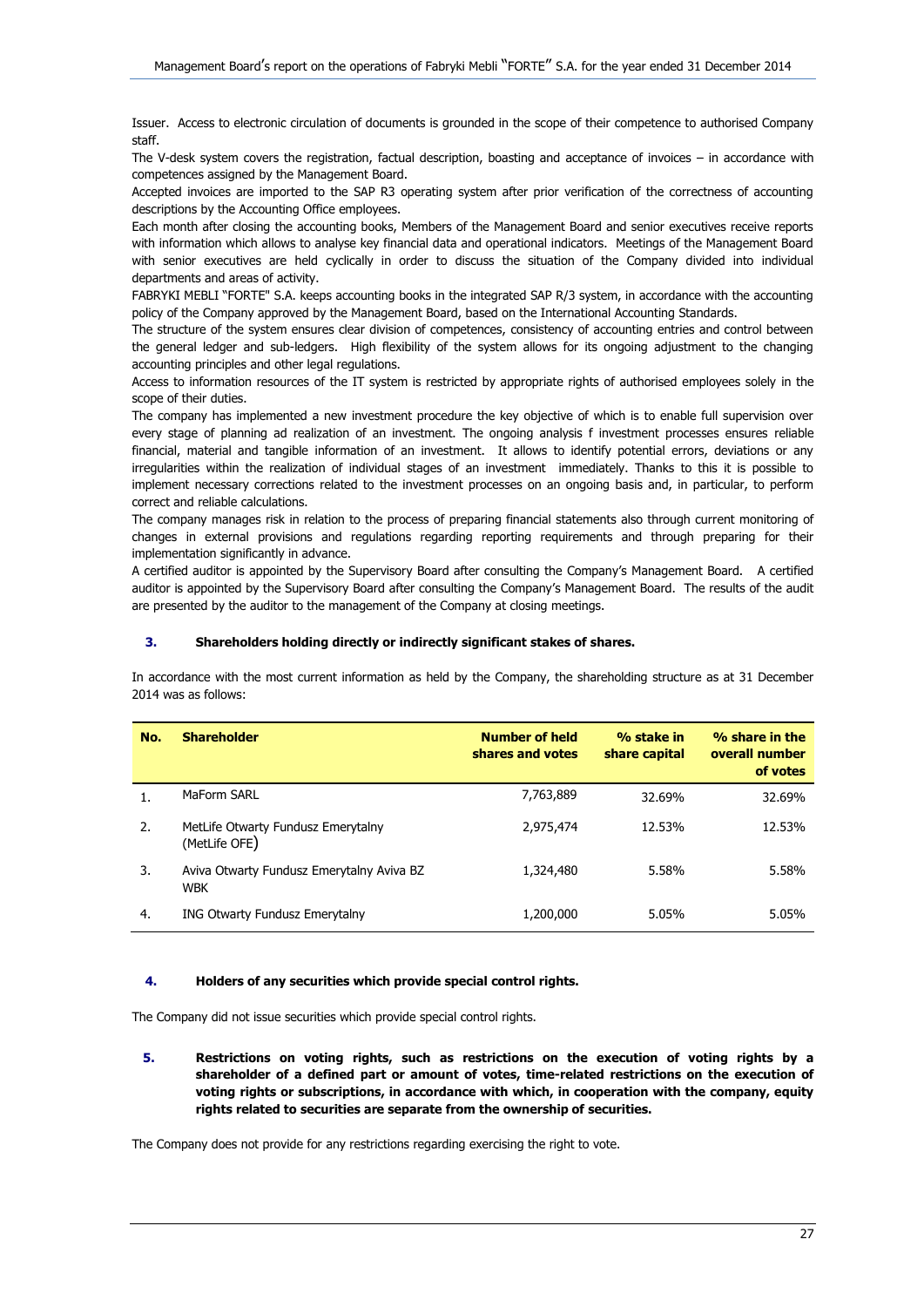# **6. Limitations in transferring the ownership right to the Issuer**'**s securities**

There are no limitations in transferring the ownership right to the Company's securities.

## **7. Description of principles concerning the appointment and dismissal of managers and their entitlements,** in **in** *entitlements,* **in** *in* **particular the right to decide on the issuance or redemption of shares.**

In accordance with the Company's Articles of Association, the Management Board consists of between one and five members appointed for a joint term of office. The number of the Management Board Members is determined by the Supervisory Board, which also appoints the President of the Management Board and other Members of the Management Board. The Management Board is appointed for a joint three-year term of office. In accordance with the Code of Commercial Companies, Members of the Management Board may be dismissed by the Supervisory Board at any moment. The Supervisory Board determines the terms and conditions of remunerating Members of that Management Board, including the provisions of agreements and appointment letters binding Members of the Management Board with the Company. In accordance with the Articles of Association of the Company, the Management Board directs the activities of the Company and represents it before third parties. The work of the Management Board is managed by the President of the Management Board. The scope of activities of the Management Board includes all matters related to managing the Company not restricted to the competencies of the Company's other bodies.

The powers of the Management Board of the Company related to the right to decide on redeeming shares do not deviate from the regulations contained in the Code of Commercial Companies.

## **8. Principles of introducing amendments to the articles of association or memorandum of association of the Issuer.**

Articles of Association of the Company are amended in accordance with mandatory provisions of the Code of Commercial Companies, i.e. Art. 430 et seq., by way of a resolution of the General Meeting of the Company.

The General Meeting of the Company may authorise the Supervisory Board to establish the consolidated text of the amended Articles of Association of the Company. The Company's Management Board, acting in accordance with the Regulation of the Minister of Finance of 19 February 2009 concerning current and periodic information provided by securities Issuers and conditions of recognising as equivalent information required under the regulations of a state not being a member state (Journal of Laws of 28 January 2014, item 133), informs shareholders of planned amendments to the Articles of Association of the Company made and of the preparation of the consolidated text of the Articles of Association which takes into consideration the amendments made, by publishing current reports and placing the current Articles of Association on the Company's website.

## **9. The manner of functioning of the general meeting and its principle powers and a description of the rights of shareholders and the manner of their execution, in particular the principles arising from regulations of the general meeting, if such regulations have been adopted and are not a direct result of the existing law.**

# The manner of functioning of the General Meeting of Fabryki Mebli "FORTE" S.A. and its powers as well as the rights of shareholders and the manner of their execution are determined by the following documents:

- 1. the Commercial Companies Code,
- 2. the Company's Articles of Association,
- 3. Regulations of General Meetings.

The schedule of works regarding organising General Meetings is planned in such a way as to duly perform obligations towards shareholders and allow them to execute their rights.

On 10 June 2014, the General Meeting was convened by the Company's Management Board through a notice published on

the Company's website at least 26 days prior to the date of the General Meeting, and in a manner specified for transmitting current information according to the provisions on public offering and conditions governing the introduction of financial instruments to organised trading and on public companies. Resolutions adopted by the General Meeting were published on the Company's website.

Resolutions of the General Meeting are adopted by a simple majority of the votes cast, unless the provisions of law or the Company's Articles of Association provide otherwise. Votes in favour or against a resolution are considered votes cast.

- The following matters were reserved in the Articles of Association to the exclusive decision of the General Meeting:
- terms and conditions and manner of redeeming shares of the Company,
- terms and conditions of issuing utility certificates in exchange for redeemed shares,
- creating reserve capital and earmarked funds,
- allocating reserve capital,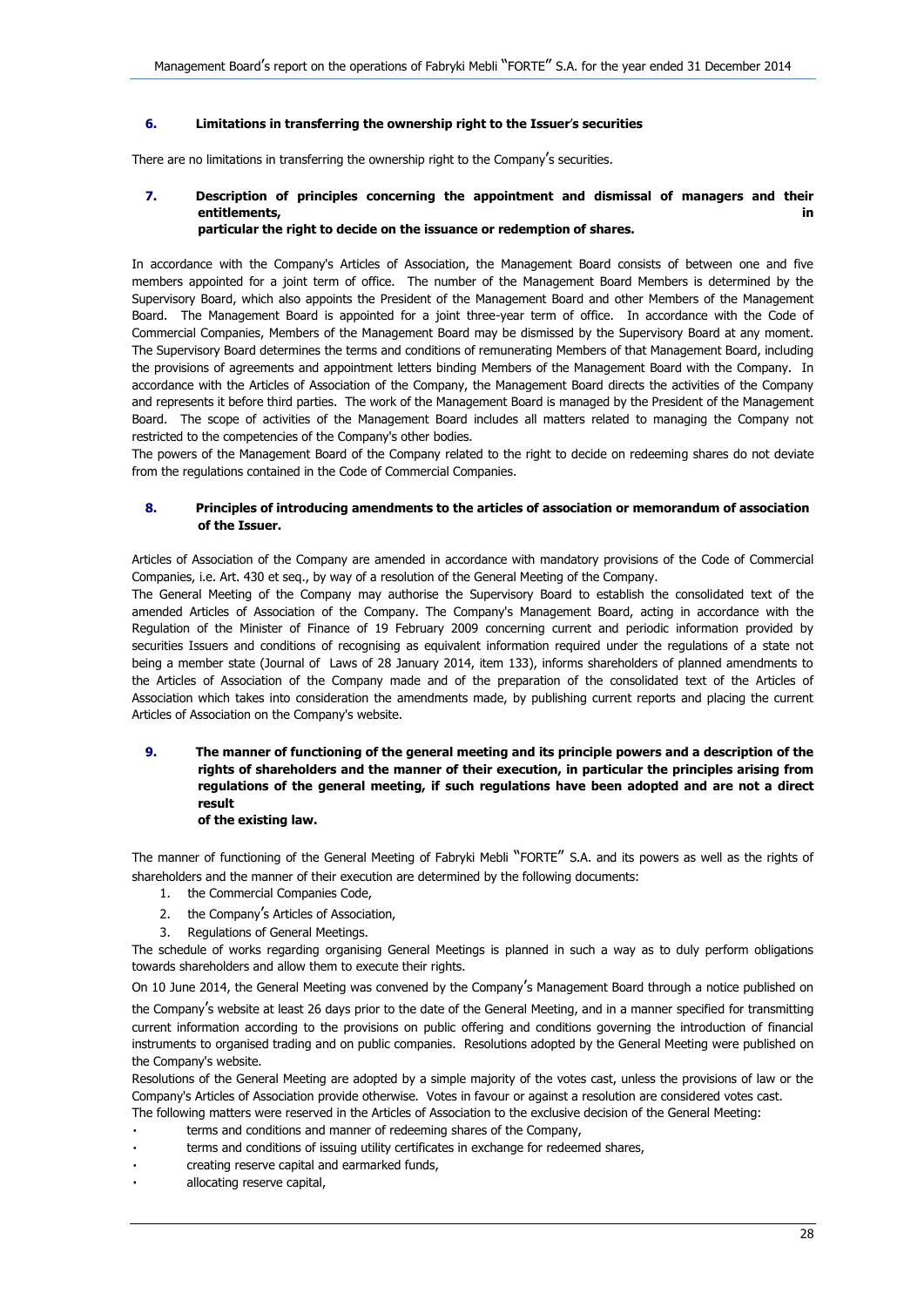allocating pure profit earned by the Company.

A resolution of the General Meeting is not required for the purchase and sale of real property, perpetual usufruct, and a share in real property, sale and transfer of property use rights, encumbrance of real estate, establishing of limited real rights on the Company assets (decisions on such matters are reserved for the Company's Supervisory Board).

Representatives of the media may be present during the General Meeting.

The participants of the Annual General Meeting of the Company always include Members of the Management Board and the Supervisory Board and the Company's certified auditor.

The course of the Annual General Meeting was compliant with the provisions of the Code of Commercial Companies and the Company's Regulations of General Meetings. Members of the Management Board, Supervisory Board and the certified auditor of the Company present during the Meeting, were ready to give any explanations and respond to the shareholders' questions in the scope of their competencies in accordance with the binding provisions of law.

Shareholders can participate in the General Meeting and exercise the voting right in person or through a proxy.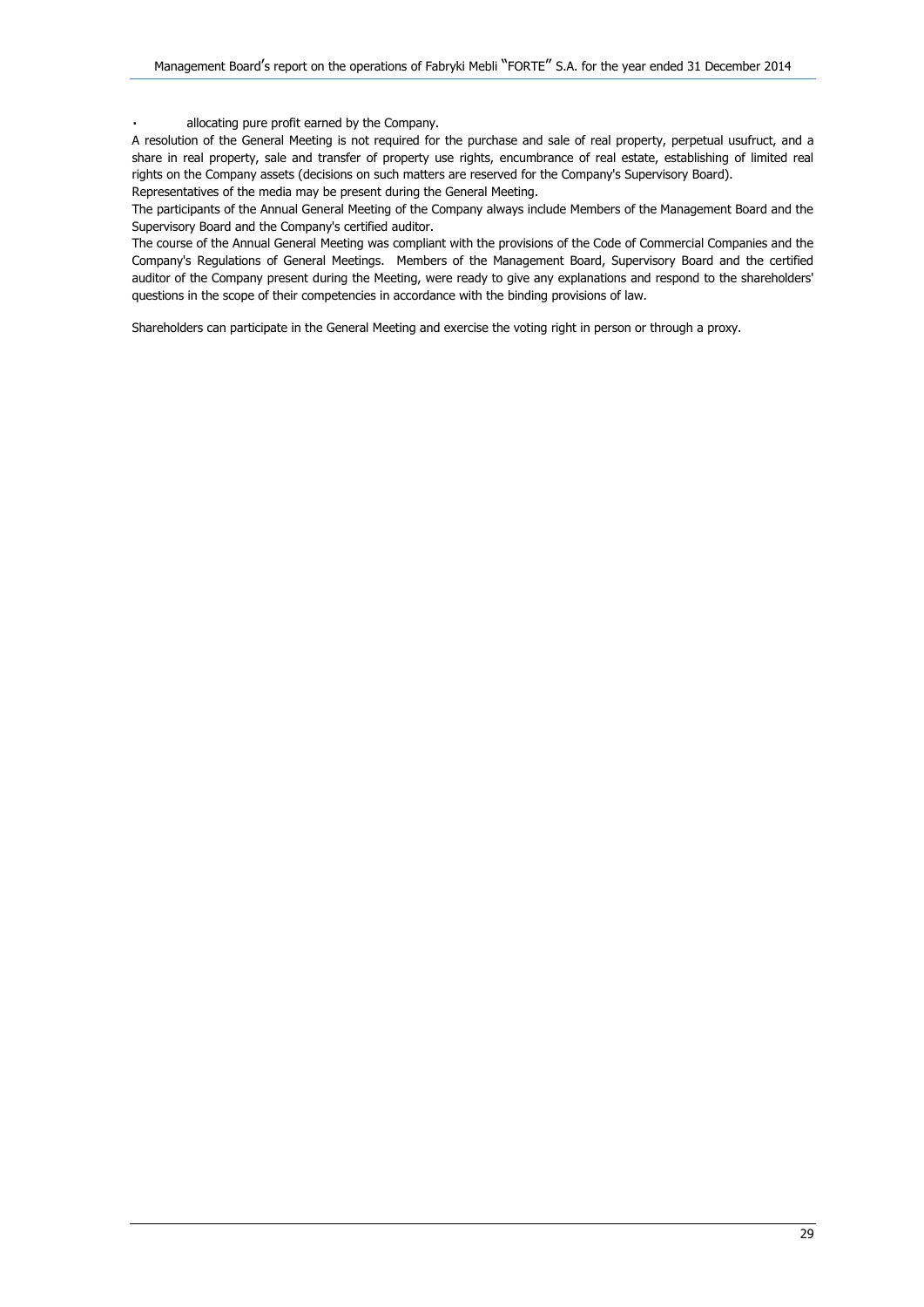## **10. Composition of issuer**'**s managing, supervising and administering bodies, changes they underwent during the last financial year and description of their activities.**

# **SUPERVISORY BOARD**

The Company's Supervisory Board acts on the basis of the provisions of the Code of Commercial Companies, the Company's Articles of Association and the Regulations of the Supervisory Board of Fabryki Mebli "FORTE" S.A. with its registered seat in Ostrów Mazowiecka. Supervisory Board consists of between five and seven members. The Chairman of the Supervisory Board is appointed by the General Meeting. From among its members, the Supervisory Board appoints the Vice Chairman and secretary, if necessary. If the number of members of the Supervisory Board falls below the minimum number set out in the Code of Commercial Companies, the General Meeting supplements /appoints/ the Supervisory Board for the remaining part of the term of office.

The term of office of the Supervisory Board is four years. In accordance with resolution No 25/2011 adopted on 10 June 2014, the Annual General Meeting of Fabryki Mebli "FORTE" S.A. established a five-person Supervisory Board of the

Company in the current term of office. In 2014, the Supervisory Board of Fabryki Mebli "FORTE" S.A. was composed of:

- Zbigniew Sebastian Chairman,
- Władysław Frasyniuk Vice Chairman until 10 June 2014,

Tomasz Domagalski,

Stanisław Krauz,

Marek Rocki (from 10 June2014),

Stefan Golonka (from 10 June2014) – Vice Chairman from 10 June 2014,

The exclusive competence of the Supervisory Board includes in particular adopting resolutions on matters regarding:

- a) purchasing and selling real property, perpetual usufruct or a share in real property, selling and transferring rights to use real property, encumbrance on real property, establishing limited property rights on the property of the Company,
- b) taking out loans exceeding the Company's financial plan,
- c) granting sureties to the amount exceeding in total the equivalent of EUR 150,000,
- d) taking over the obligations of third parties,
- e) accepting and establishing pledges and other securities, except for a pledge and securities related to the ordinary business of the Company in the amount not exceeding in total the equivalent of EUR 150,000,
- f) concluding, terminating and amending lease agreements and other such agreements, if they are concluded for a period longer than three years and when the annual lease rent paid by the Company exceeds the equivalent of EUR 150,000,
- g) leasing the enterprise or its part,
- h) purchasing and selling establishments and branches of the Company,
- i) selling the Company's enterprise or its part,
- j) approving employee participation in profits and granting special pension rights,
- k) establishing the annual plan for the enterprise (in particular investment in financial plans), as well as strategic plans,
- l) granting borrowings outside the ordinary course of trade to a total amount exceeding the equivalent of EUR 50,000.

Meetings of the Supervisory Board are held when necessary, but at least three times in a financial year.

The Members of the Supervisory Board may cast their vote in writing via another Member of the Supervisory Board. The Supervisory Board may also adopt resolutions in writing or through direct remote communication means. A resolution is valid if all Members of the Supervisory Board have been notified of the content of the draft resolution.

Taking into consideration the fact that in the current term of office the Supervisory Board is composed of five persons, the functions of the Audit Committee are performed by the whole Supervisory Board.

No other committees were established in the Company.

# **MANAGEMENT BOARD**

The Company's Management Board acts on the basis of the provisions of the Code of Commercial Companies, the Company's Articles of Association and the Regulations of the Management Board of Fabryki Mebli "FORTE" S.A. with its registered seat in Ostrów Mazowiecka. Pursuant to the amendments to the Company's Articles of Association established at the Ordinary Meeting of Shareholders of FABRYKI MEBLI "FORTE" S.A. on 10 June 2014, the Management Board consists of one to seven members appointed for a joint term of office. The Management Board of Fabryki Mebli "FORTE" S.A. was appointed for a new, five-year term of office for the years 2014-2019. In the period from 1 January to 31 December 2014, the Management Board was composed of:

Maciej Formanowicz – President of the Management Board,

Robert Rogowski – Vice President of the Management Board-performed his function from 10 January 2014,